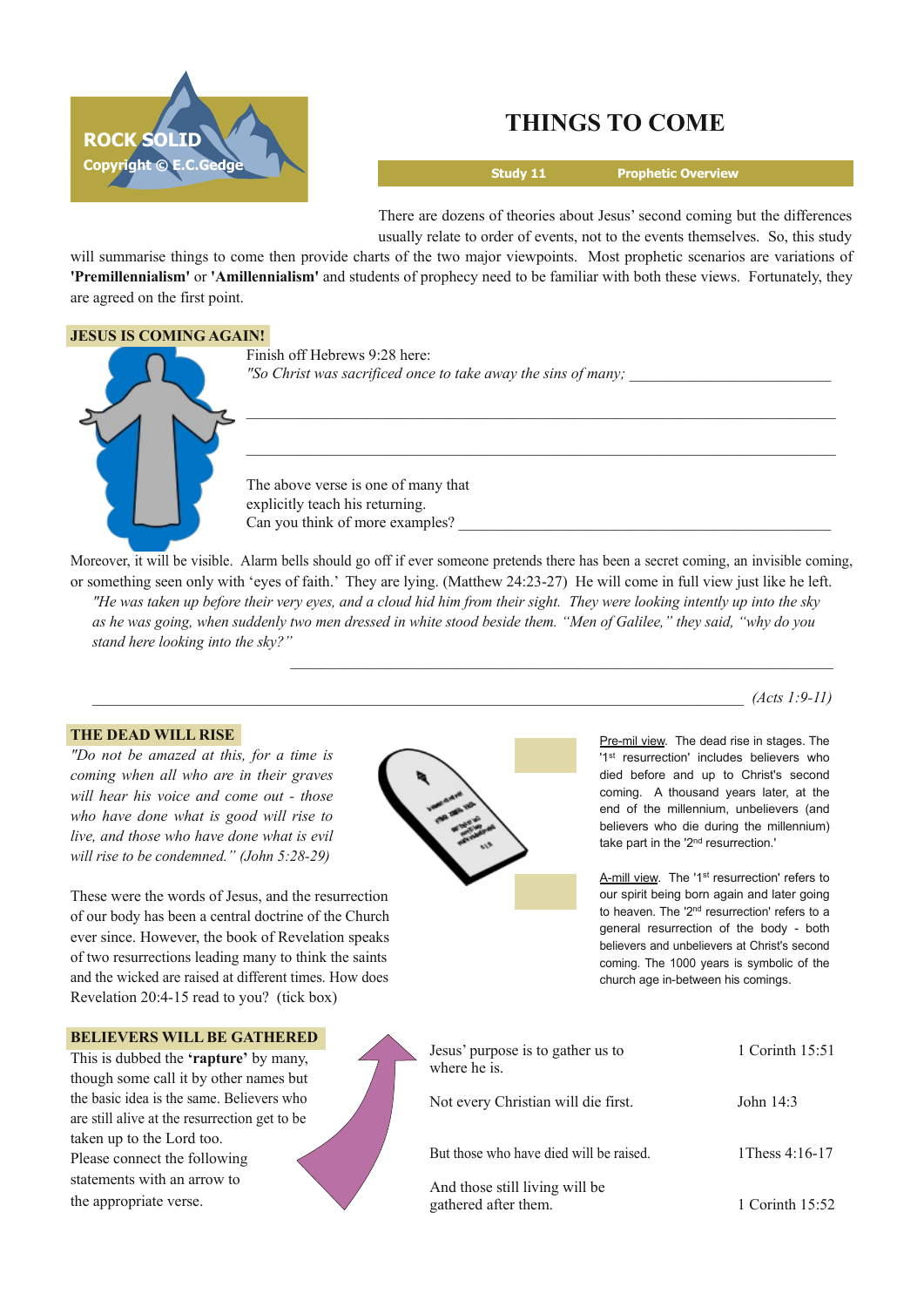### **SATAN WILL BE BOUND**

Revelation 20:13 presents us with an amazing vision of Satan being bound for one thousand years after which he is released for a little time. Now, questions arise about this: Can a demon be tied with a chain? Are the years a literal one thousand? Some say it speaks of Satan's power being 'bound' at the cross

(Matthew 12:29), one thousand years being symbolic of the church age with Satan prevented from stopping the gospel. Others say the book of Revelation should be interpreted literally whenever possible, so what it says is exactly what it means! What do you think?



Both sides of the millennium debate have good arguments so it behooves us to think twice before dismissing one view over the other. For example Pre-mill scholars point to Revelation 19:11-14 which is obviously the second coming of Christ. Since chapter 19 comes before chapter 20 then the second coming must precede the millennium. A-mill scholars reply that Revelation is a series of visions showing different aspects of the same time periods – in other words, not chronological. Therefore, depending on how we interpret the book of Revelation, (literal/symbolic, chronological/parallel) we can find ourselves in very different scenarios regarding the binding of Satan for 1000 years. See diagrams on the next page.

## **THE WORLD WILL BE JUDGED**



Judgment is depicted in scripture as a 'seat' or 'throne' and the one who sits on it will be Christ. (John 5:22) Read the following passages, Acts 17:30-31, Romans 14:10-12, 2 Corinthians 5:10, Matthew 25:3146 and Revelation 20:1115 then write the selected verses in the boxes below.



Some Christians believe these accounts reveal **three different judgments** to come. The first, the judgment of nations, comes after the tribulation but before the millennium. The second is a judgment of believers' works when Christians receive reward for their service to God. The third is the great white throne judgment at the end of the millennium when unbelievers are judged and sent to their punishment.

Other Christians believe that all three judgments speak of **the same final event.** Believers and unbelievers alike are judged but

those whose names are found in the book of life are spared from condemnation. Instead, their service to God results in rewards. They interpret the 'sheep and goats' simply as another description of what takes place at the great white throne judgment.

**More studies (and answers) here: www.5loaves2fishes.net/freeresources**